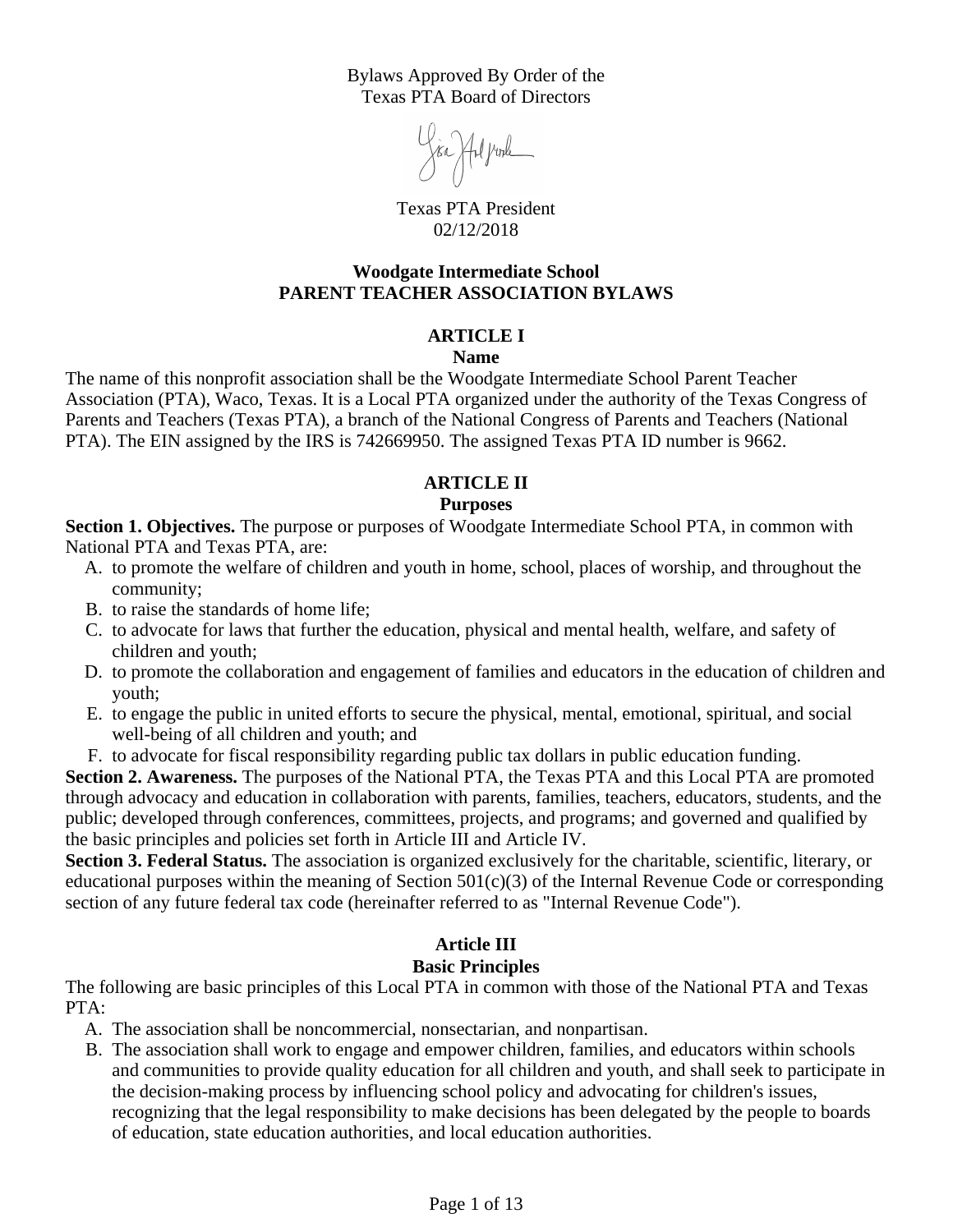- C. The association shall work to promote the health and welfare of children and youth, and shall seek to promote collaboration among families, schools, and the community at large.
- D. Commitment to inclusiveness and equity, knowledge of PTA, and professional expertise shall be guiding principles for service in the association.

# **Article IV Basic Policies**

- A. No part of the net earnings of the association shall inure to the benefit of, or be distributable to, its members, directors, trustees, officers, or other private persons except that the association shall be authorized and empowered to pay reasonable compensation for services rendered, and to make payments and distributions in furtherance of the purposes set forth in Article II hereof.
- B. Notwithstanding any other provision of these articles, the association shall not carry on any other activities not permitted to be carried on (i) by an association exempt from federal income tax under Section  $501(c)(3)$  of the Internal Revenue Code or (ii) by an association, contributions to which are deductible under Section 170(c)2 of the Internal Revenue Code.
- C. The association or members in their official capacities shall not, directly or indirectly, participate or intervene (in any way, including the publishing or distributing of statements) in any political campaign on behalf of, or in opposition to, any candidate for public office, or devote more than an insubstantial part of its activities to attempting to influence legislation by propaganda or otherwise.

# **Article V**

# **Relationship with Texas PTA**

**Section 1. Organization.** This Local PTA shall be organized and chartered under the authority of the Texas PTA, in conformity with such rules and regulations, not in conflict with the National PTA Bylaws, as the Texas PTA may in its bylaws prescribe. The Texas PTA shall issue to this Local PTA an appropriate charter evidencing the due organization and good standing of this Local PTA.

**Section 2. Expectations**. This Local PTA shall adhere to the Standards of Continuing Affiliation, which define requirement for Good Standing and Active Status. Local PTAs which achieve Active status by December 1, are eligible for voting representation at the upcoming National PTA Convention and Texas PTA Annual Meeting.

**Section 3. Harm to Brand or Name**. Texas PTA may withdraw the charter or remove an officer or chair of a Local PTA with notice given to the Local PTA leadership if, in the opinion of Texas PTA, the Local PTA, officer, or chair is jeopardizing or endangering the good will or good name of Texas PTA.

**Section 4. Withdrawal of Charter**. This Local PTA is obligated, upon withdrawal of its charter by the Texas PTA, to:

- A. surrender all of its books, records, assets and property to Texas PTA;
- B. cease and desist from the further use of any name that implies or connotes association with the National PTA or the Texas PTA; and
- C. carry out promptly, under the supervision and direction of the Texas PTA, all proceedings necessary for the purpose of dissolving this Local PTA.

**Section 5**. **Records Retention.** This Local PTA shall keep such permanent books of account and records as shall be sufficient to establish the items of gross income, receipts and disbursements of the association including, specifically, the number of its members, the dues collected from its members and the amount of dues remitted to the Texas PTA. Such books of account and records shall at all reasonable times be open to inspection by an authorized representative of the Texas PTA or the National PTA.

**Section 6. Dissolution of PTA**. A Local PTA considering dissolving its relationship with Texas PTA (and thereby National PTA) shall follow the procedures for dissolution as adopted by the Texas PTA Board of Directors. These procedures include but are not limited to:

- A. notifying Texas PTA of the Local PTA's intent to dissolve;
- B. a meeting with a representative of Texas PTA with the Local PTA executive board members, including the principal, to discuss the ramifications of dissolution and procedures;
- C. a regular or special meeting of the membership with a representative of Texas PTA;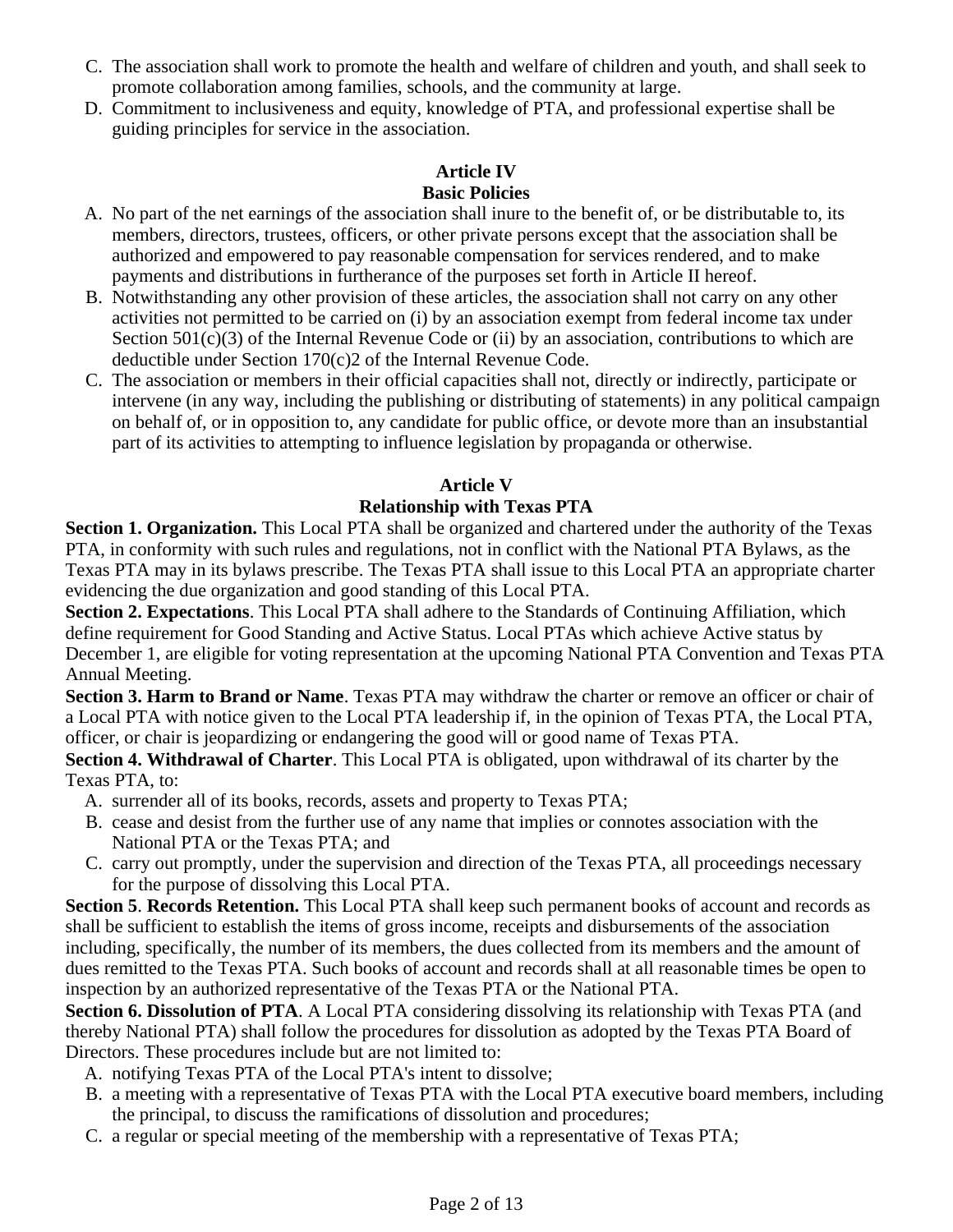- D. a two-thirds vote of the members present is required for dissolution; a quorum having been established; and,
- E. surrender all of its books, records, assets and property to Texas PTA.

Any Local PTA failing to follow the procedures shall forfeit all Local PTA books, records and assets to Texas PTA.

# **ARTICLE VI Membership and Dues**

## **Section 1. Members.**

- A. Membership in PTA shall be open without discrimination to anyone who believes in and supports the mission and purposes of National PTA and Texas PTA.
- B. Every individual who is a member of this Local PTA is a member of the National PTA and the Texas PTA and is entitled to all the benefits of such membership.
- C. The members of this Local PTA shall be the individual members who have paid dues for the current membership year.
- D. The membership year shall be August 1 July 31. (*Proviso: The initial membership year for PTAs organizing after March 15 shall be extended to July 31 of the subsequent membership year.)*
- E. Only members of this Local PTA who have paid dues for the current membership year may participate in the business of the association and be eligible to serve in any elected or appointed position.
- F. This Local PTA may admit individuals to membership at any time.
- G. Members of this Local PTA are recognized as members of Texas PTA and National PTA when membership rosters and dues are received by Texas PTA.

# **Section 2. Dues.**

- A. Annual dues for each member shall be \$ 2.00 for the local portion of dues plus state dues as determined by Texas PTA and national dues as determined by National PTA.
- B. This Local PTA shall remit a membership roster and the national and state portions of the dues paid by each member of this Local PTA to the Texas PTA as required by Texas PTA.

# **Section 3. Texas PTA Honorary Life Members.**

- A. An honorary life membership may be granted to any deserving individual by the Local PTA upon receipt of payment to Texas PTA.
- B. An honorary life membership does not authorize the right to vote or hold office without payment of the national and local portion of the dues.
- C. Each honorary life membership grants an exemption from paying the Texas PTA portion of the dues at only one Local PTA.

# **ARTICLE VII**

# **Officers**

**Section 1. Officers.** The officers of this Local PTA shall be a president, 3 vice president(s), a secretary, a treasurer, a parliamentarian, and the campus Principal (or designee).

**Section 2. Eligibility.** Each officer shall:

- A. subscribe to, believe in and support the mission and purposes and policies of National PTA and Texas PTA:
- B. be a member of this Local PTA within 30 days of the membership year in which you serve;
- C. receive no compensation from the association except reimbursement for reasonable expenses as set forth in PTA policies and procedures;
- D. have served no more than two consecutive terms in the same position; and,
- E. sign the Confidentiality, Ethics and Conflict of Interest Agreement on an annual basis.

**Section 3. Term of Office**. Officers shall assume their official duties following the end of the fiscal year and shall serve a term of one year. Elected officers shall not serve more than two consecutive terms in the same office. One who has served more than one-half of a term shall be credited with having served that term. *(Proviso: The initial term of office shall be extended to the close of the subsequent fiscal year for PTAs organizing after January 1.)*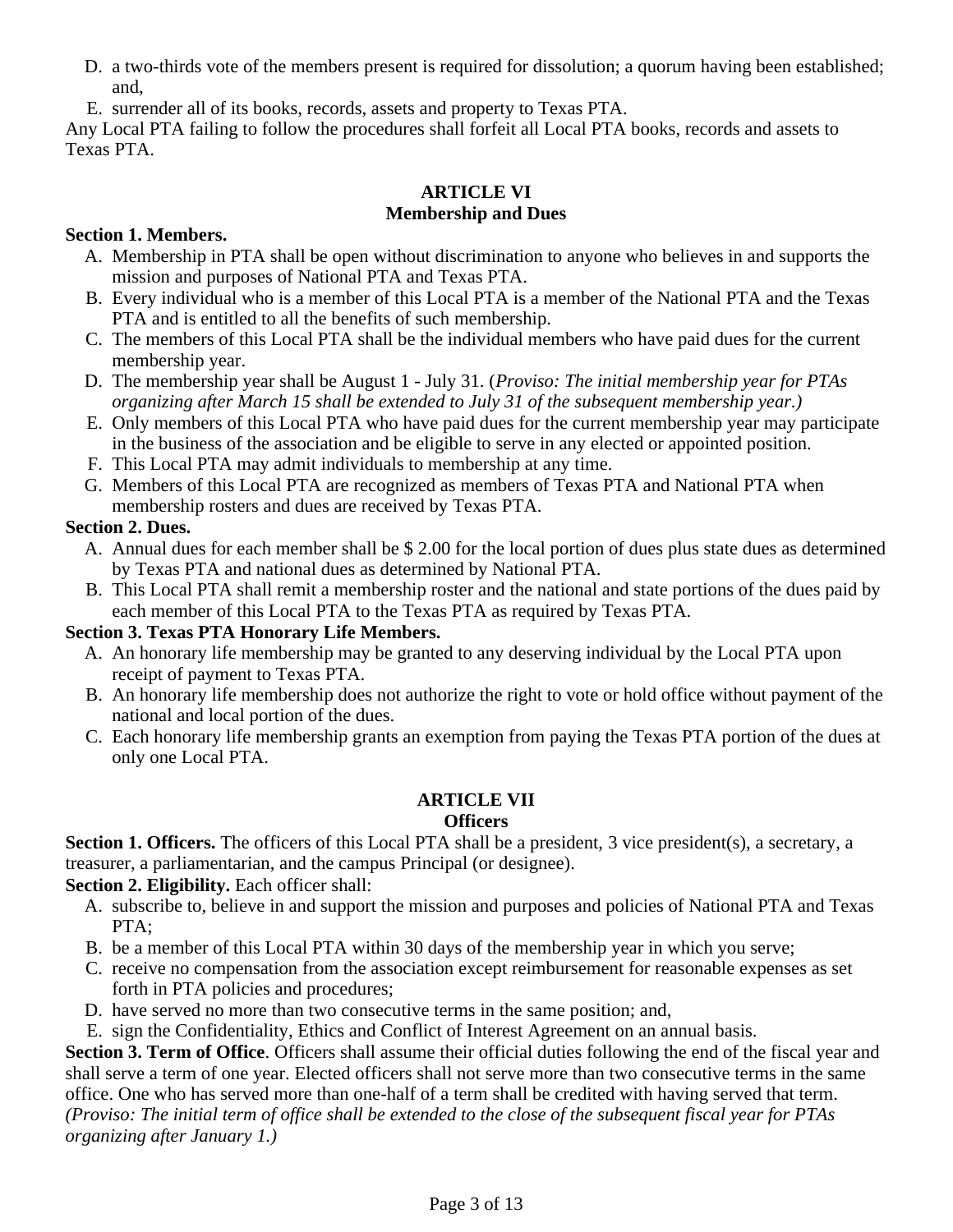**Section 4. Vacancy in Office.** All officer positions not filled by election become vacant. In the case of a vacancy in the office of president, the vice president shall serve notice to the executive board of the election to fill the vacancy of the president and shall conduct the election at an executive board meeting. A vacancy in any office other than president shall be filled by an affirmative vote of a majority of the remaining members of the executive board at an executive board meeting. In the interim, duties of any vacancy shall be assumed by the executive board.

**Section 5. Duties of Officers.** The officers shall perform the duties as prescribed for the office in these bylaws, by the executive board in applicable state statutes, and in the parliamentary authority.

- A. **President.** The president shall:
	- 1. complete all components of FOUNDATIONS training and deliver completion certificate to Secretary, no later than October 15 following election or appointment;
	- 2. coordinate the work of the officers and committees of the association in order that the Purposes may be promoted;
	- 3. confirm that a quorum is present at all meetings of the membership and executive board before conducting business;
	- 4. preside at all meetings of the membership and executive board;
	- 5. appoint the chair of each standing committee and special committee, subject to the approval of the executive board, unless otherwise provided in these bylaws;
	- 6. be authorized to sign on bank accounts, unless prohibited by terms of employment;
	- 7. be authorized to sign contracts approved by the executive board;
	- 8. be listed as the principal officer and be authorized to sign tax documents, unless prohibited by terms of employment;
	- 9. appoint a member, subject to the approval of the executive board, who is not authorized to sign on the bank account to open, review, initial and date each bank statement;
	- 10. represent the Local PTA as a delegate to Council PTA;
	- 11. appoint the financial reconciliation committee, subject to the approval of the executive board; and,
	- 12. serve as an ex-officio member of all committees except the nominating and financial reconciliation committees.
- B. **Newly-elected President.** The newly-elected president, within thirty days after the election meeting, shall call a meeting of the newly-elected officers to:
	- 1. appoint a parliamentarian, subject to the approval of the newly-elected officers;
	- 2. appoint the chair of each standing committee, subject to approval of the newly-elected officers; and
	- 3. conduct any other business as shall become necessary.
- C. **First Vice President.** The vice president shall:
	- 1. complete all components of FOUNDATIONS training and deliver completion certificate to Secretary, no later than October 15 following election or appointment;
	- 2. duties include aide-to-the-president; programs; and
	- 3. preside in the absence of the president (in their designated order):
- D. **Second Vice President.** The vice president shall:
	- 1. complete all components of FOUNDATIONS training and deliver completion certificate to Secretary, no later than October 15 following election or appointment;
	- 2. duties include membership; and
	- 3. preside in the absence of the president (in their designated order):
- E. **Third Vice President.** The vice president shall:
	- 1. complete all components of FOUNDATIONS training and deliver completion certificate to Secretary, no later than October 15 following election or appointment;
	- 2. duties include fundraising; and
	- 3. preside in the absence of the president (in their designated order):
- F. **Secretary.** The secretary shall:
	- 1. complete all components of FOUNDATIONS training and deliver completion certificate to Secretary, no later than October 15 following election or appointment;
	- 2. record and maintain the minutes of all meetings of the membership and the executive board;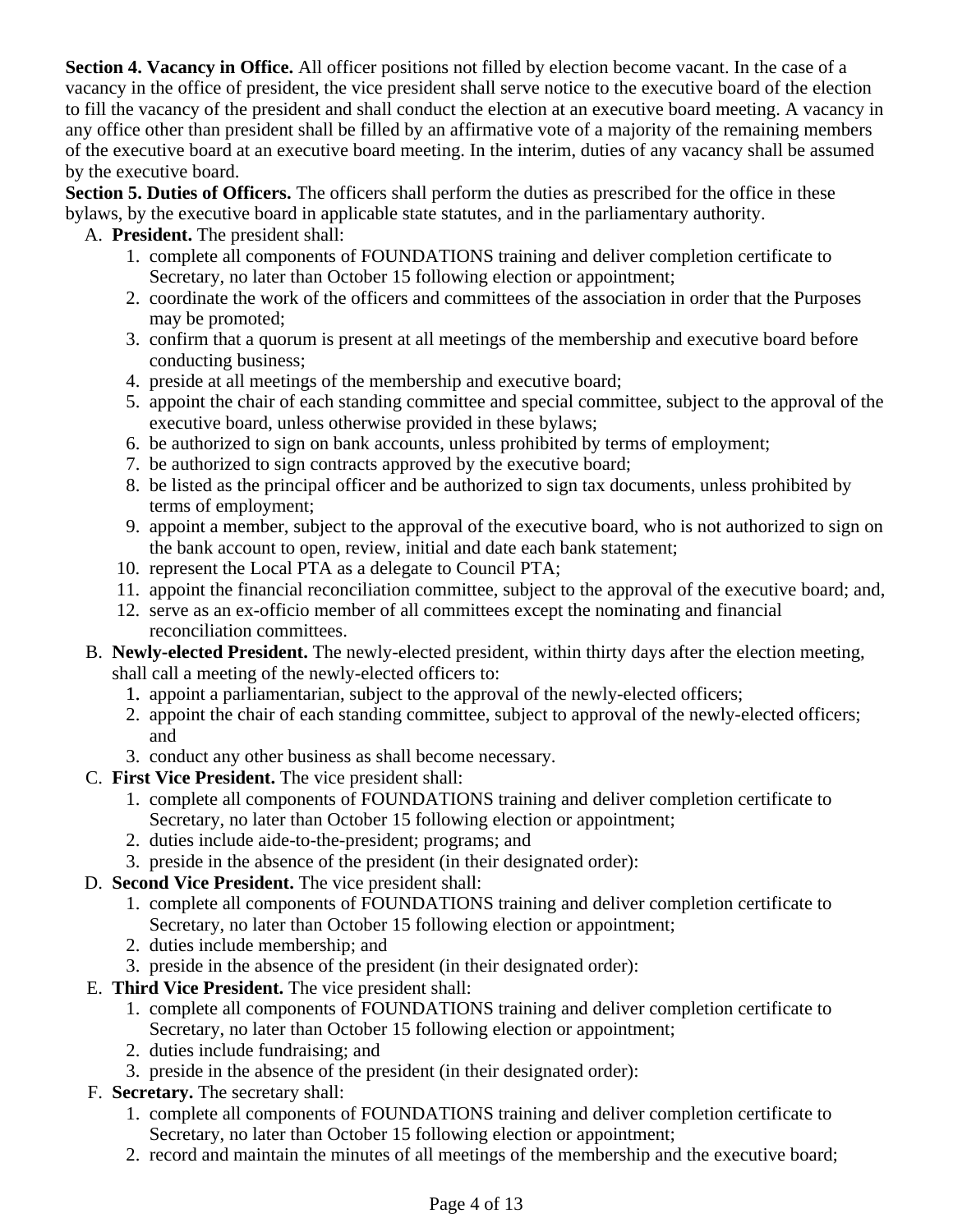- 3. send, or cause to be sent, notice of meetings of the membership and of the executive board;
- 4. be responsible for correspondence;
- 5. collect and preserve documents relating to the history of the association;
- 6. present a written report to the association as the official history to be adopted at the annual membership meeting;
- 7. have a current copy of the bylaws;
- 8. confirm the executive board has reviewed and the membership has adopted the Texas PTA PTA/PTSA Records Retention Policy annually;
- 9. confirm that all executive board members have signed the Local PTA Confidentiality, Ethics, and Conflict of Interest Agreement;
- 10. collect certificates to confirm that all executive board members have completed all modules of FOUNDATIONS training by October 15 after their election or appointment;
- 11. file with the Council PTA secretary the names of this Local PTA's delegates and alternates by the first regular Council PTA delegate meeting and no later than October 1. A Local PTA joining the Council PTA or making changes after October 1 shall submit any changes in writing prior to any delegate meeting in order to be eligible to vote;
- 12. submit the names and contact information of all executive board members to the Texas PTA Office within 15 days of their election or appointment;
- 13. maintain the required documents of the association to include: all components of FOUNDATIONS training completion lists, records retention policy; adopted and signed ethics/conflict of interest policy, membership rosters (not to be released to outside interests), adopted plans of work, and completed student permission forms (if applicable); and
- 14. not be a member of the financial reconciliation committee.
- G. **Treasurer.** The treasurer shall:
	- 1. complete all components of FOUNDATIONS training and deliver completion certificate to Secretary, no later than October 15 following election or appointment;
	- 2. have custody of all the funds of the association;
	- 3. serve as the chair of the budget and finance committee;
	- 4. present a written and verbal financial report at executive board and membership meetings and as requested by the executive board or membership;
	- 5. maintain books of account and records including bank statements, receipts, budgets, invoices, paid receipts and canceled checks in accordance with the records retention policy;
	- 6. make disbursements in accordance with the budget adopted by the membership;
	- 7. be authorized to sign on bank accounts;
	- 8. be authorized to sign tax documents, if the president is prohibited by terms of employment;
	- 9. present a preliminary annual report, i.e. budget to actual, at the last membership meeting;
	- 10. complete and file all necessary tax documents; and
	- 11. present books of account and records to the financial reconciliation committee.
- H. **Parliamentarian.** The parliamentarian shall:
	- 1. complete all components of FOUNDATIONS training and deliver completion certificate to Secretary, no later than October 15 following election or appointment;
	- 2. advise the presiding officer on questions of parliamentary procedure when asked; and
	- 3. vote only when the vote is by ballot.
- I. **Principal** (or Designee). The principal or their designee shall:
	- 1. be a graduate of BASICS Principals and PTA.

# **ARTICLE VIII**

#### **Nominations and Elections**

# **Section 1. Nominating Committee.**

- A. **Composition**. The nominating committee shall consist of 5 members and 2 alternate members. The president shall not serve as a member of this committee nor appoint any member of this committee. Student members shall not constitute a majority of this committee.
- B. **Eligibility.** Nominating Committee shall: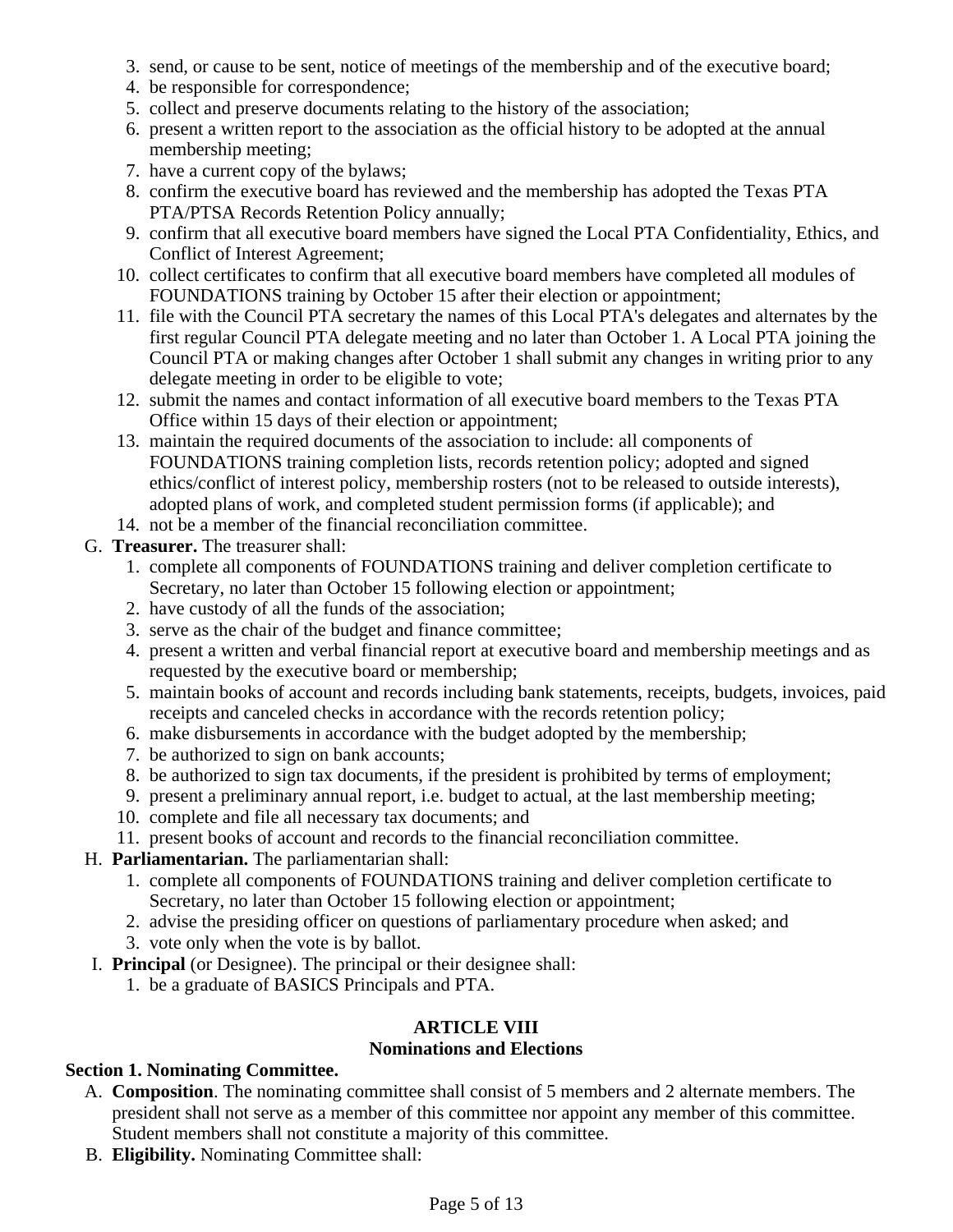- 1. subscribe to, believe in and support the mission and puposes and policies of National PTA and Texas PTA;
- 2. join this local PTA, if not a current member, at the time of committee election;
- 3. receive no compensation from the association except reimbursement for reasonable expenses as set forth in PTA policies and procedures;
- 4. have served no more than two consecutive terms in the same position;

C. **Election of Committee.** The nominating committee shall be elected by plurality vote at a regular membership meeting prior to the election meeting. The election shall be by ballot. When the number of nominees is less than or equal to the number of positions on the committee, the election may be by acclamation. The nominating committee shall elect its chair.

Election of Alternates. Alternates shall serve in order of rank, when there is a vacancy or absence on the nominating committee. When the nominating committee is elected by ballot, those nominees not elected to the committee shall be alternates, ranked according to the number of votes received. When the nominating committee is elected by acclamation, nominations for alternate shall be taken from the floor and each person nominated shall serve as an alternate, ranked in the order nominated.

- D. **Duties.** The nominating committee:
	- 1. shall sign the nominating committee confidentiality agreement before any discussion takes place;
	- 2. shall consider all candidates for elected positions whose submissions meet the requirements set forth by these bylaws and who have signified their consent to serve if elected;
	- 3. may consider additional candidates during its deliberations; and
	- 4. shall submit only one name for each position to be filled.
- E. **Report of the Nominating Committee.** The report of the nominating committee shall be published to the membership through regular publicity channels at least seven days before the election meeting.

**Section 2. Nominations from the Floor.** Nominees from the floor shall be accepted at the election meeting. **Section 3. Elections.** Officers, with the exception of the parliamentarian, shall be elected by ballot in the month of April. However, if there is but one nominee for an office, election for that office may be by voice vote.

#### **ARTICLE IX Membership Meetings**

#### **Section 1. Regular Meetings.**

Regular meetings of the membership shall be held in the months of September, January, and April, time and date to be established by executive board. Five days' notice shall be given if change of date is needed. The membership shall be notified through regular publicity channels of the date and time of all membership meetings following the first meeting of the executive board at which time this schedule is determined.

- A. The membership meeting held in April shall be the election meeting.
- B. The annual membership meeting in April shall be for the purpose of receiving reports of officers and chairs and for any other necessary business.

**Section 2. Quorum.** The quorum for the transaction of business in any membership meeting shall be 10 members.

**Section 3. Proxy Voting.** There shall be no proxy voting.

**Section 4. Special Meetings.** A special meeting of the membership shall be called by the president or by a majority of the executive board, with at least three days' notice giving the place, date, time and purpose of the special meeting. No other business may be conducted.

# **ARTICLE X**

#### **Executive Board**

**Section 1. Composition.** The members of the executive board shall be:

- A. the officers of the association;
- B. the principal of the school or the principal's representative appointed by the principal;
- C. The chair of each standing committee, and Historian.

**Section 2. Eligibility.** Executive board members shall: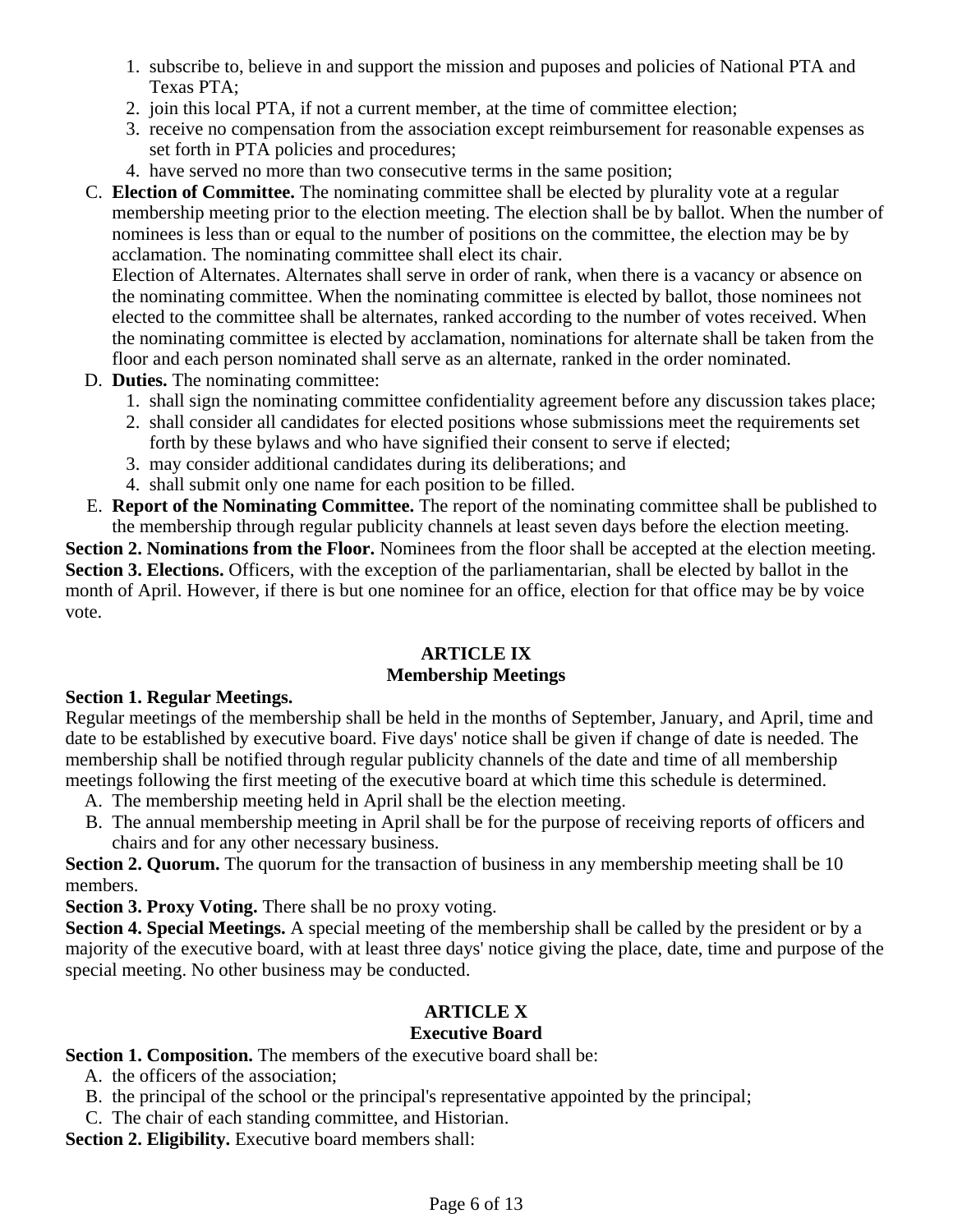- A. subscribe to, believe in and support the mission and purposes and policies of National PTA and Texas PTA:
- B. be a member of this Local PTA within 30 days of the start of the membership year in which you serve;
- C. receive no compensation from the association except reimbursement for reasonable expenses as set forth in PTA policies and procedures;
- D. not serve two consecutive terms on the committee, and;
- E. sign the Confidentiality, Ethics and Conflict of Interest Agreement on an annual basis.

**Section 3. Student Members**. For legal considerations, members under the age of 18 shall not:

- A. serve as president, first vice president, secretary or treasurer;
- B. serve as a signer on the bank account(s);
- C. serve as the member appointed to open, review, initial and date the bank statements; and,
- D. hold a majority of the offices.

**Section 4**. A Local PTA member shall not serve as a voting member of this executive board while employed by, or under contract to this Local PTA.

**Section 5.** Executive board members shall serve in only one capacity.

**Section 6.** Any elected or appointed Executive board position may only be filled by one person (co-chairs are prohibited).

**Section 7**. **Executive Board Duties.** The duties of the executive board shall be to:

- A. transact necessary business in the intervals between membership meetings and such other business as may be referred to it by the association;
- B. present a report at the regular membership meetings;
- C. approve the Plans of Work of all officers and committee chairs;
- D. create standing and special committees;
- E. adopt the Texas PTA Local PTA/PTSA Ethics/Conflict of Interest Policy annually;
- F. review the records retention policy annually;
- G. maintain confidentiality as a member of the Executive Board;
- H. prepare an annual budget for the upcoming fiscal year and submit to the association for adoption at the annual meeting;
- I. comply with the legal filing requirements of the state and federal government agencies;
- J. approve routine bills within the limits of the budget; and
- K. fill vacancies on the executive board.

**Section 8. Executive Board Member Duties.** The duties of each executive board member shall be to:

- A. complete all components of FOUNDATIONS Training and deliver completion certificate to Secretary unless otherwise provided in Article VII Section 5 of these bylaws by October 15 after election or appointment;
- B. submit a written Plan of Work to the executive board for approval;
- C. have a current copy of the Local PTA bylaws;
- D. deliver to successor or the president all official materials within fifteen days following the date on which the successor assumes duties:
- E. attend all meetings of the association;
- F. sign the Confidentiality, Ethics and Conflict of Interest Agreement, as adopted;
- G. refrain from making any slanderous or defamatory statement(s) that will in all likelihood result in harm to the PTA name or brand;
- H. publicly present a united front on decisions made as an Executive Board;
- I. maintain confidentiality as a member of the Executive Board;
- J. abide by the policies and procedures as set forth by Texas PTA; and

K. perform the duties outlined in these bylaws, governing documents and those assigned by the president.

#### **Section 9. Meetings.**

A. **Regular Meetings**. Regular meetings of the executive board shall be held prior to each meeting of the membership.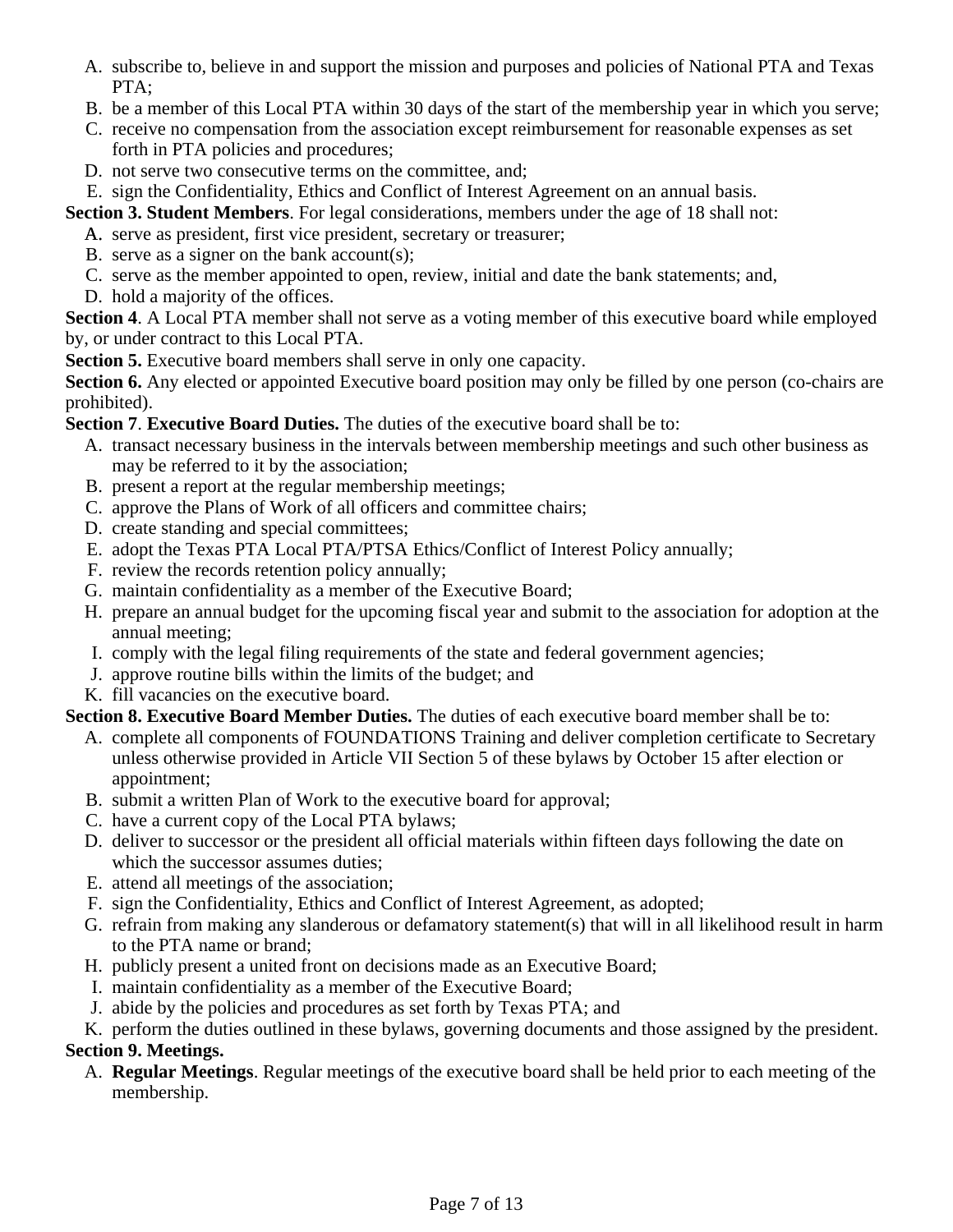- B. **Special Meetings**. Special meetings of the executive board shall be called by the president or by a majority of the members of the executive board with notice given in writing, including electronic mail, to each executive board member at least three days before the meeting. Notice shall include the place, date, time and purpose of the special meeting. No other business may be conducted.
- C. **Proxy Voting**. There shall be no proxy voting.
- D. **Quorum.** A majority of the members of the executive board shall constitute a quorum.
- E. **Emergency Voting.** In an emergency situation, the executive board may vote by phone, email, or other electronic means if authorized by the president. Members shall have at least twenty-four hours to cast their votes. A two-thirds vote of the entire executive board is required for adoption, and the vote shall be recorded in the minutes of the next regular meeting of the executive board.

**Section 10. Removal and Resignation.** At least two-thirds of all members of the executive board then in office must vote in the affirmative to remove any executive board member with cause. Any executive board member may resign at any time by delivering a written resignation to the Local PTA president or secretary.

# **ARTICLE XI**

#### **Committees**

**Section 1. Committees.** The executive board may create such standing and special committees as it may deem necessary to promote the Purposes.

The president shall be an ex-officio member of all committees except the financial reconciliation committee and nominating committee.

**Section 2. Term.** The Chair of each committee shall assume their official duties following the close of the fiscal year and shall serve a term of one year.

**Section 3**. Only one person shall be appointed to serve in any one chair position, co-chairs are prohibited.

**Section 4.** No chair shall serve in the same office for more than two consecutive terms. One who has served more than one-half of a term shall be credited with having served that term.

**Section 5. Standing Committee Chairs**. Each standing committee chair shall:

- A. complete all components of FOUNDATIONS training and deliver completion certificate to Secretary, no later than October 15 following election or appointment;
- B. deliver to their successor or the president all official materials;
- C. present a written Plan of Work to the executive board for approval;
- D. have a current copy of the Local PTA bylaws; and
- E. perform other duties as assigned by the president.

**Section 6.** The standing committee chair shall appoint committee members with approval of the Executive Board.

**Section 7. Eligibility**.Standing Committee members shall:

- A. subscribe to, believe in and support the mission and purposes and policies of National PTA and Texas PTA;
- B. be a member of this Local PTA within 30 days of the start of the membership year in which you serve; and,
- C. receive no compensation from the association except reimbursement for reasonable expenses as set forth in PTA policies and procedures.

**Section 8. Proxy Voting**. There shall be no proxy voting.

**Section 9. Quorum**. The quorum of any committee shall be a majority of its members.

# **ARTICLE XII**

#### **Council Membership**

#### **Section 1. Representation**.

A. This Local PTA shall be represented in delegate meetings of the Midway ISD Council of PTAs by the president or alternate, the principal or alternate and by delegate(s) or alternate(s). The number of delegates shall correspond with the number as stated in the Council PTA bylaws. All representatives to the Council PTA shall be members of the Local PTA they represent.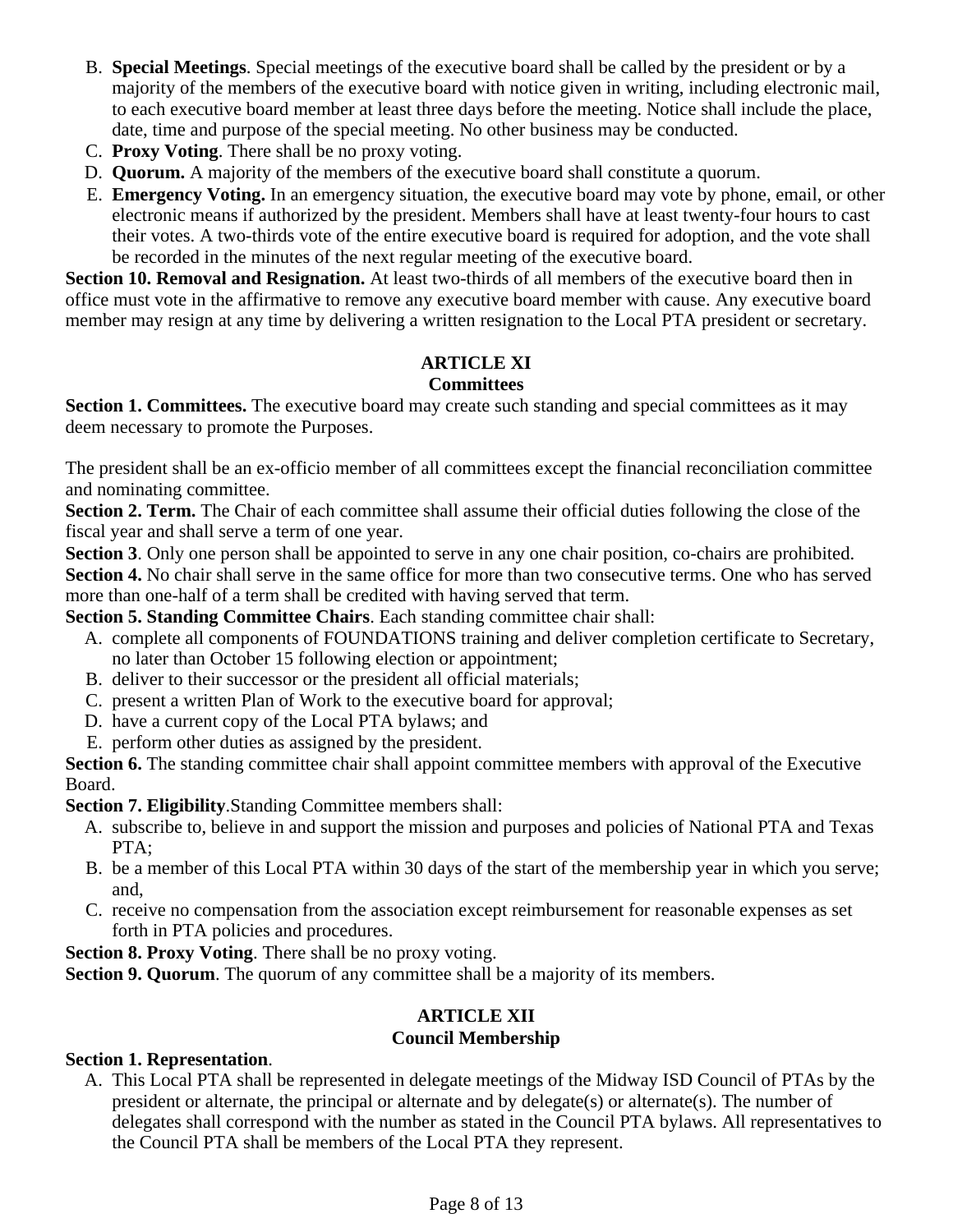B. Delegates and their alternates shall be appointed by the president, subject to approval of the executive board by September and reported, by the Secretary, to the Council PTA no later than October 1st.

C. Delegates to Midway ISD Council of PTAs Council of PTAs shall serve for a term of one year. **Section 2. Dues**. This association shall pay annual dues to the Midway ISD Council of PTAs no later than October 15. The amount of dues shall correspond with the amount as stated in the Council PTA bylaws.

## **ARTICLE XIII**

# **Texas PTA Annual Meeting**

This Local PTA shall be represented at the annual meeting of the Texas PTA after achieving Active Status by December 1. Delegates must be current members who have registered and are in attendance at the annual meeting of the Texas PTA.

# **ARTICLE XIV**

#### **Fiscal Accountability**

**Section 1. Fiscal Year**. The fiscal year of this association shall begin July 1 and end on the following June 30.

**Section 2. Signers**. Signers on the bank account shall not be related by blood or marriage and shall not reside in the same household.

#### **Section 3. Financial Reconciliation.**

- A. A financial reconciliation shall be performed:
	- 1. at the end of the fiscal year;
	- 2. when any authorized check signer is added or deleted on any bank account; and
	- 3. at any time deemed necessary by the president or three or more members.
- B. The president shall appoint, subject to the approval of the executive board, a financial reconciliation committee consisting of not less than three members, who are not authorized signers. Members of the financial reconciliation committee shall not be the current secretary, incoming treasurer or be related by blood or marriage and shall not reside in the same household as the authorized signers.
- C. For the financial reconciliation required at the end of the fiscal year, the president shall appoint the financial reconciliation committee at the last membership meeting of the year.
- D. The financial reconciliation committee report shall be adopted by a majority vote of the membership at the first regular meeting following the financial reconciliation.

#### **ARTICLE XV**

#### **Parliamentary Authority**

The rules contained in the current edition of *Robert's Rules of Order Newly Revised* shall govern this PTA in all cases to which they are applicable and in which they are not inconsistent with these bylaws, and any other bylaws or rules adopted by National PTA and Texas PTA.

#### **ARTICLE XVI**

#### **Amendment of Bylaws**

**Section 1. Submission.** These bylaws may be amended at any meeting of the membership, provided a quorum is present, by two-thirds vote of the members present and voting. Notice of each proposed amendment shall be provided to the membership through regular publicity channels thirty days prior to the meeting at which the amendment is voted upon or at the previous regular membership meeting. The amendment shall be subject to approval of the Texas PTA.

**Section 2. Approval.** After adoption at a meeting of the membership, the bylaws (and standing rules, if applicable) shall be submitted for approval to Texas PTA according to the policies and procedures of Texas PTA. Amended bylaws or standing rules go into effect when an approved copy is returned by the Texas PTA. **Section 3**. **Review.** This Local PTA shall submit bylaws (and standing rules, if applicable) to the Texas PTA for review every three years.

**Section 4**. **Adoption**. The adoption of an amendment to any provision of the bylaws by Texas PTA shall serve automatically and without the requirement of further action by the Local PTA to amend its corresponding bylaws.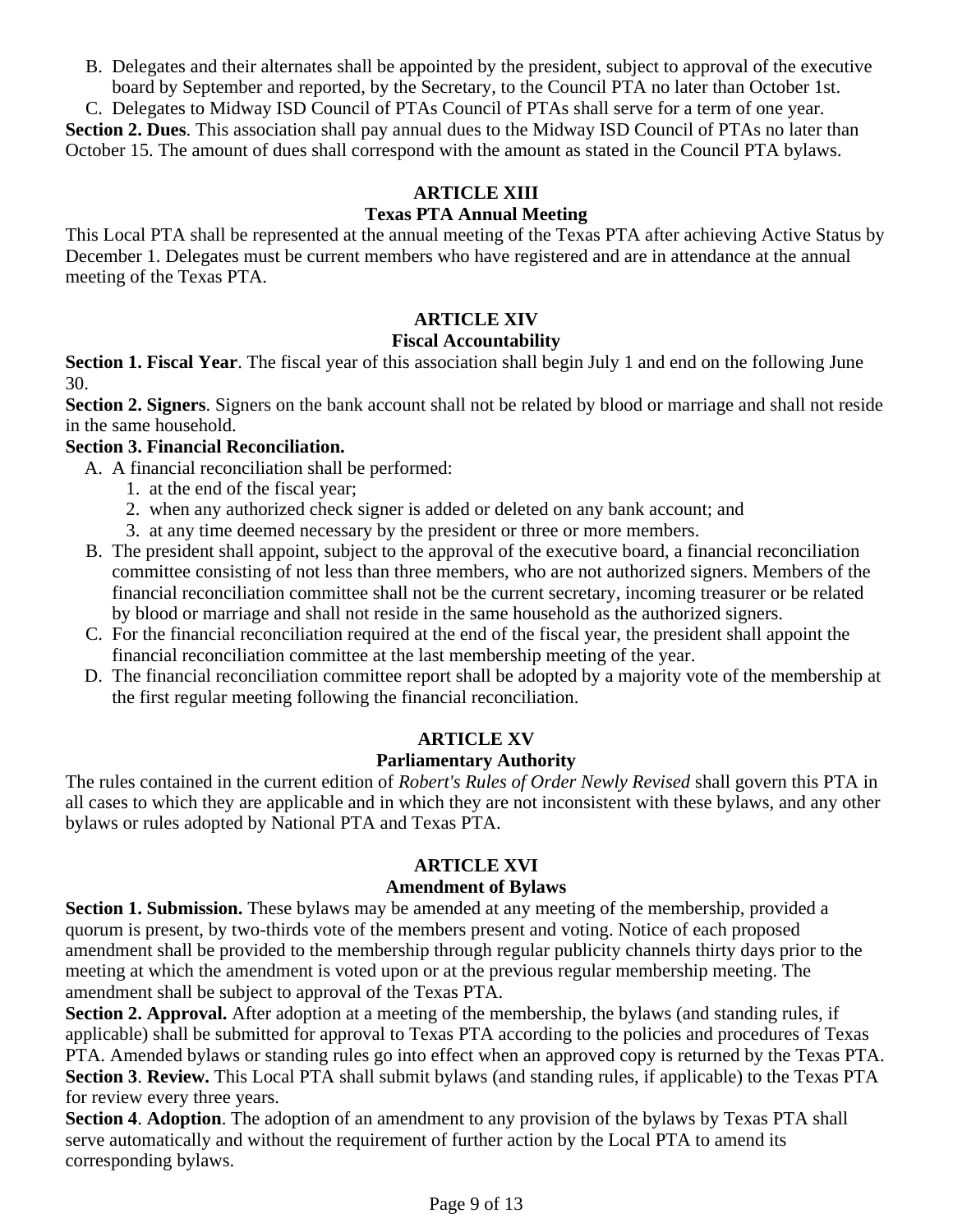**Approved by the Texas PTA Board of Directors May of 2020. Effective August 1, 2020.**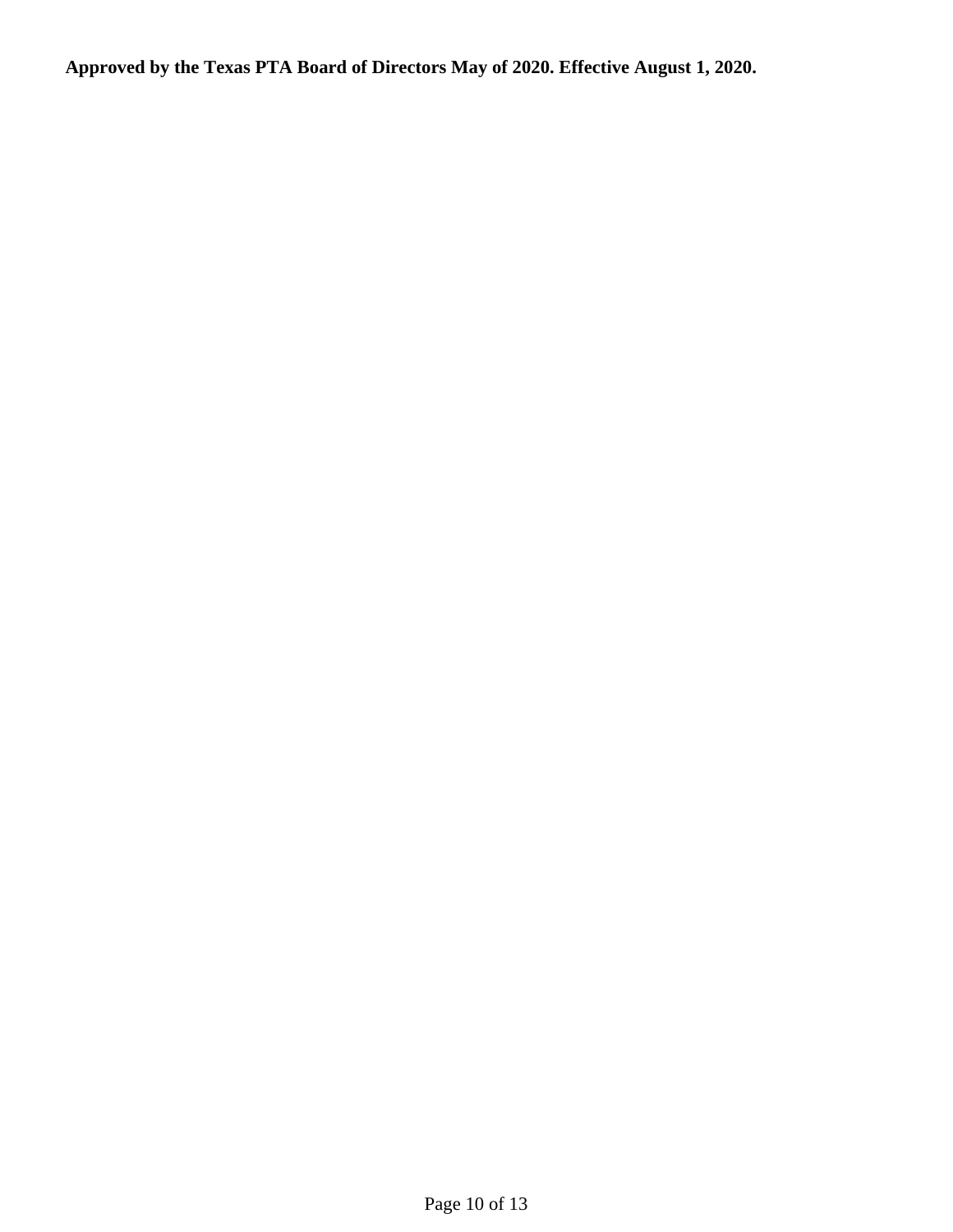

# **Each membership year, Local PTAs must meet both of the following requirements to attain Active Status with Texas PTA. The membership year begins on August 1.**

- 1. Remit to Texas PTA state/national membership dues for at least 20 members.
- 2. Submit to Texas PTA the name and contact information (mailing address, phone number, and email address) of at least one current Executive Board member, preferably the President.

**Local PTAs must comply with all of the following standards to remain in Good Standing with Texas PTA. Local PTAs that do not maintain Good Standing will be subject to a Local PTA Retention Plan as described below.**

- 1. Maintain Active Status with Texas PTA.<sup>1</sup> (see requirements above)
- 2. Report all members and remit all state/national dues to Texas PTA each year.
- 3. Submit to Texas PTA the name and contact information for each executive board member within 15 days of election or appointment.<sup>2</sup>
- 4. Review Local PTA bylaws (and standing rules, if applicable) every three years and submit to Texas PTA for approval.<sup>3</sup>
- 5. Each year, within 60 days of fiscal year end, electronically file and have accepted by the IRS the "Form 990 Return of Organization Exempt from Income Tax".<sup>4</sup>

**Local PTA Retention Plan** (initiated when a Local PTA does not maintain Good Standing)

| <b>Notification:</b> | Texas PTA will notify the PTA of the action(s) required to attain Good Standing. The PTA<br>will have 60 days, from the date of the notification, to meet all Good Standing requirements<br>to avoid moving into the Restriction Phase.                                                                                                                                                                                                                            |
|----------------------|--------------------------------------------------------------------------------------------------------------------------------------------------------------------------------------------------------------------------------------------------------------------------------------------------------------------------------------------------------------------------------------------------------------------------------------------------------------------|
| <b>Restriction:</b>  | While in the Restriction Phase, the PTA is not eligible for awards, programs or grants<br>administered by Texas PTA or National PTA. The PTA will have 45 days to meet all Good<br>Standing requirements to avoid moving into the Intervention Phase.                                                                                                                                                                                                              |
| Intervention:        | Once in the Intervention Phase, Texas PTA will assign a Support Team to assist the PTA,<br>including the development of a written action plan to attain Good Standing. The PTA will<br>continue to be ineligible for awards, programs and grants administered by Texas PTA and<br>National PTA until Good Standing is achieved. *With cause, Texas PTA may place a Local<br>PTA that has not met all Good Standing Requirements into the Intervention Phase early. |
| <b>Restructure:</b>  | For PTAs that do not attain Good Standing following the Notification, Restriction and<br>Intervention Phases, Texas PTA may begin the process of restructuring the leadership of<br>the Local PTA or revoking the Local PTA's charter.                                                                                                                                                                                                                             |

- 1. Active Status is used to determine eligibility in many Texas PTA programs and services. Please reference specific program eligibility requirements to ensure your PTAs participation.
- 2. PTAs submit executive board member information to Texas PTA electronically via the Texas PTA website.
- 3. Bylaws are submitted via the Bylaws Submission Form found on the Texas PTA website.
- 4. Proof of filing and acceptance is the Exempt Organization Business Master File issued regularly by the IRS.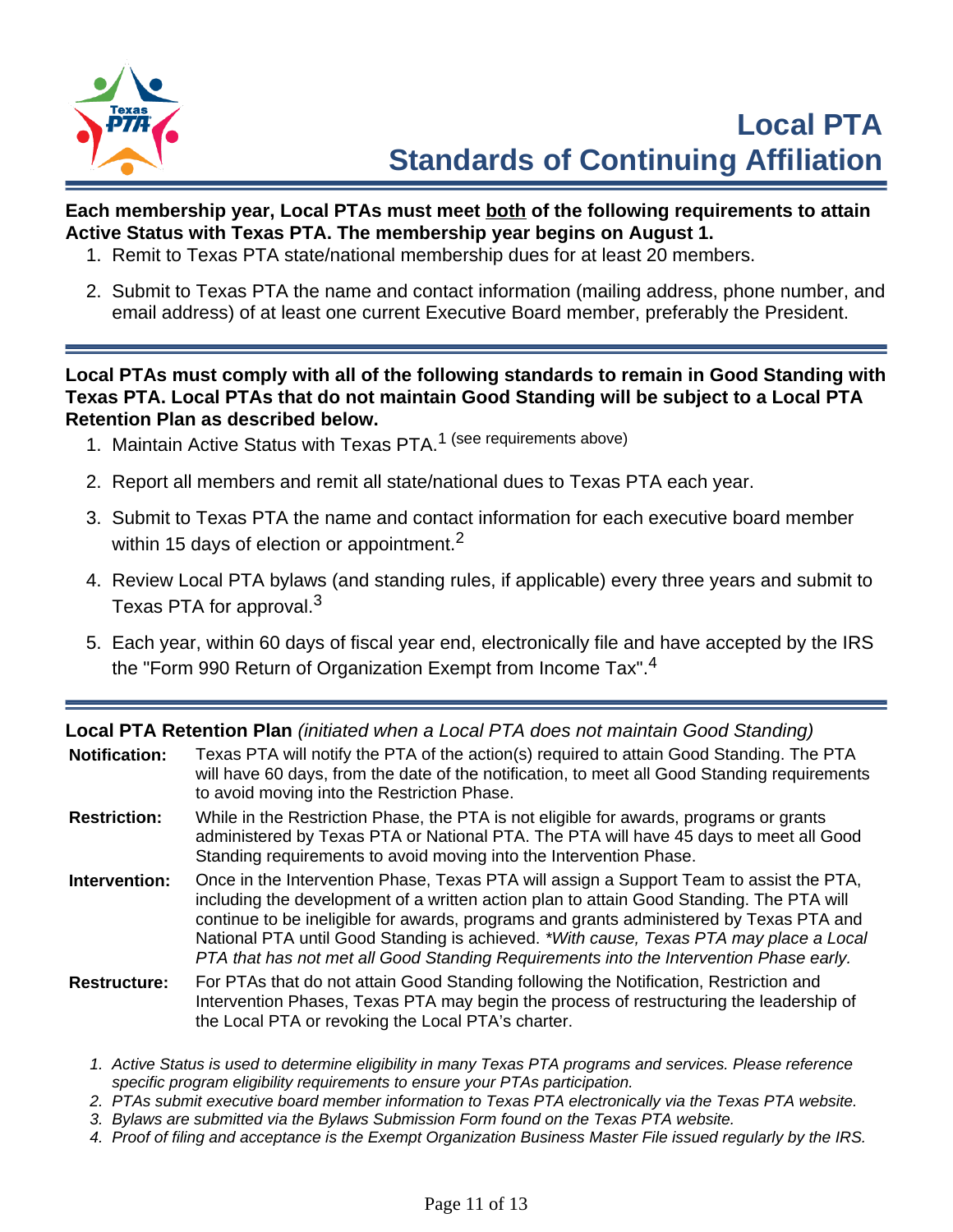# **Bylaws Snapshot Worksheet**

The Bylaws Snapshot Worksheet should be used only when considering changes to your Bylaws.

Bylaws are made up of two parts and outline how your PTA functions, define its primary characteristics, and include governing details that are important to the rights and responsibilities of members.

- Part One: The Template. As the chartering agent, Texas PTA provides and oversees a bylaws template that includes required language, which cannot be changed by the local PTA and does not require member approval.
- Part Two: The customizable areas. These areas can be customized to meet the needs of your PTA community. It is important to note that any amendments to these areas require approval by your membership, at a meeting where thirty days (30) notice was given, and then, the final approval by Texas PTA.

Please note, to maintain Good Standing with Texas PTA, all Local PTAs must update or amend their Bylaws, and Standing Rules if applicable, with Texas PTA at least once every three years. Your Bylaws were last reviewed, approved on 02/12/2018. Your Standing Rules were last approved: 02/12/2018.

# **Information on file with Texas PTA for Woodgate Intermediate School**

The EIN assigned by the IRS is 742669950. The assigned Texas PTA ID number is 9662.

#### **Local Dues:** \$ 2.00

Your PTA should be charging each member the Local dues amount listed above  $+$ \$4.50 (State + National Dues).

**Officers:** 3 Vice President(s) in addition to President, Treasurer, Secretary (and appointed Parliamentarian).

#### **Duties of Vice Presidents:**

- First Vice President: aide-to-the-president; programs
- Second Vice President: membership
- Third Vice President: fundraising

Each Vice President shall preside in the absence of the president (in their designated order) and be in charge of what is listed above.

#### **Nominating Committee:** 5 members and 2 alternates.

If considering changing the composition of the Nominating Committee, you can choose 3, 5 or 7 members and 1, 2 or 3 alternates.

#### **Membership Meeting Months:** September;January;April

If considering changing the Membership Meeting Months, you must designate a minimum of three and you must make sure the Election Meeting Month (listed below) is one of the designated months.

#### **Election Meeting Month:** April

If considering changing the Election Meeting Month, remember to make sure it is listed in the designated Membership Meeting Months.

#### **Quorum:** 10 members

If considering changing quorum, the number of members required to conduct business, the minimum is ten.

## **Executive Board Composition:** Standing Committee Chairs;Historian;